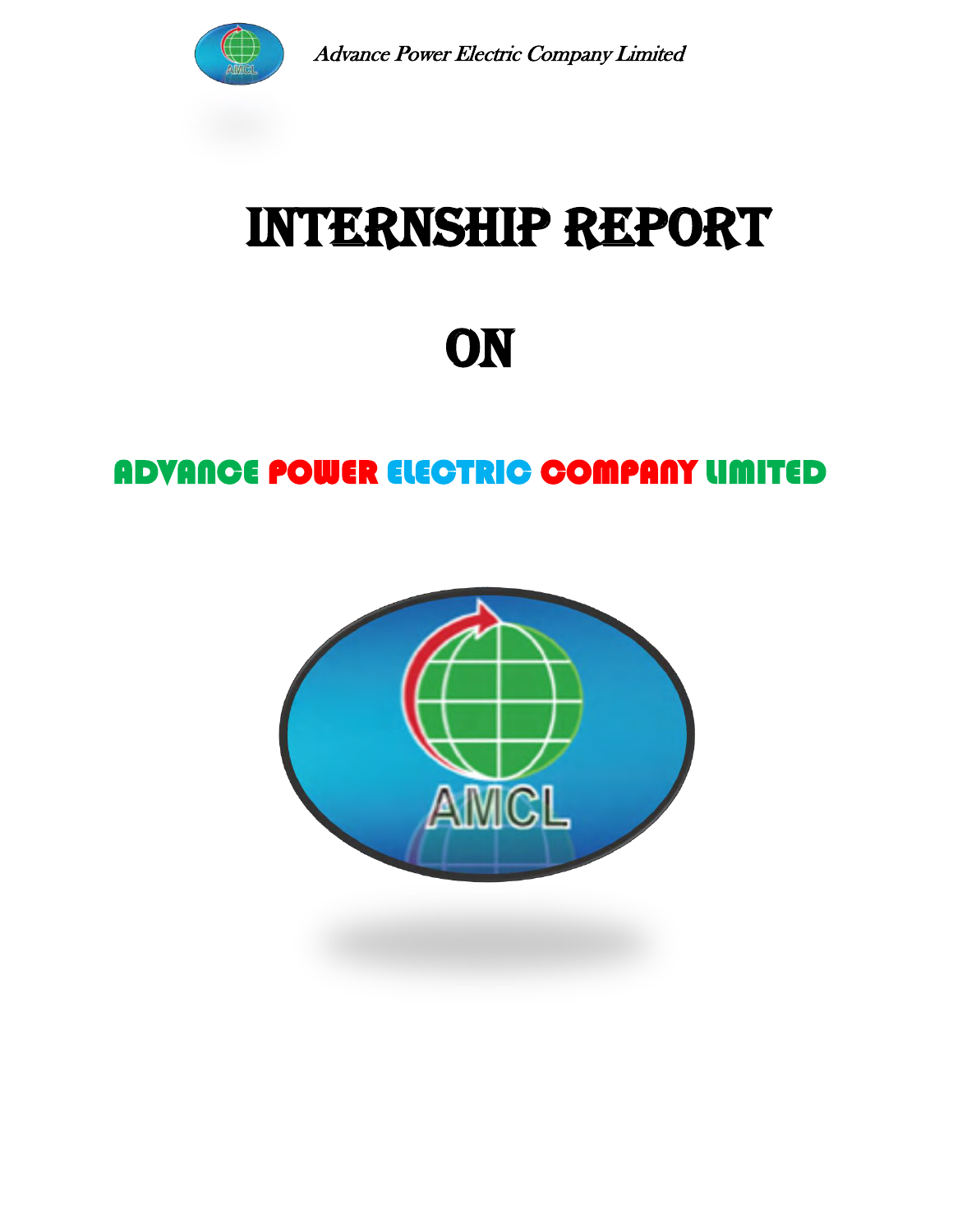

## **INTERNSHIP REPORT ON**

## The Analysis of Financial Performance

at

# Advance Power Electric Company Limited

Submitted To

#### **FAIRUZ CHOWDHURY**

Lecturer & Internship Supervisor

**BRAC Business School** 

Submitted By **SHARMIN AKHTER** 

 $ID-13164078$ 

**BRAC Business School** 



Inspiring Excellence

#### **BRAC University**

Date of Submission: 13 January 2016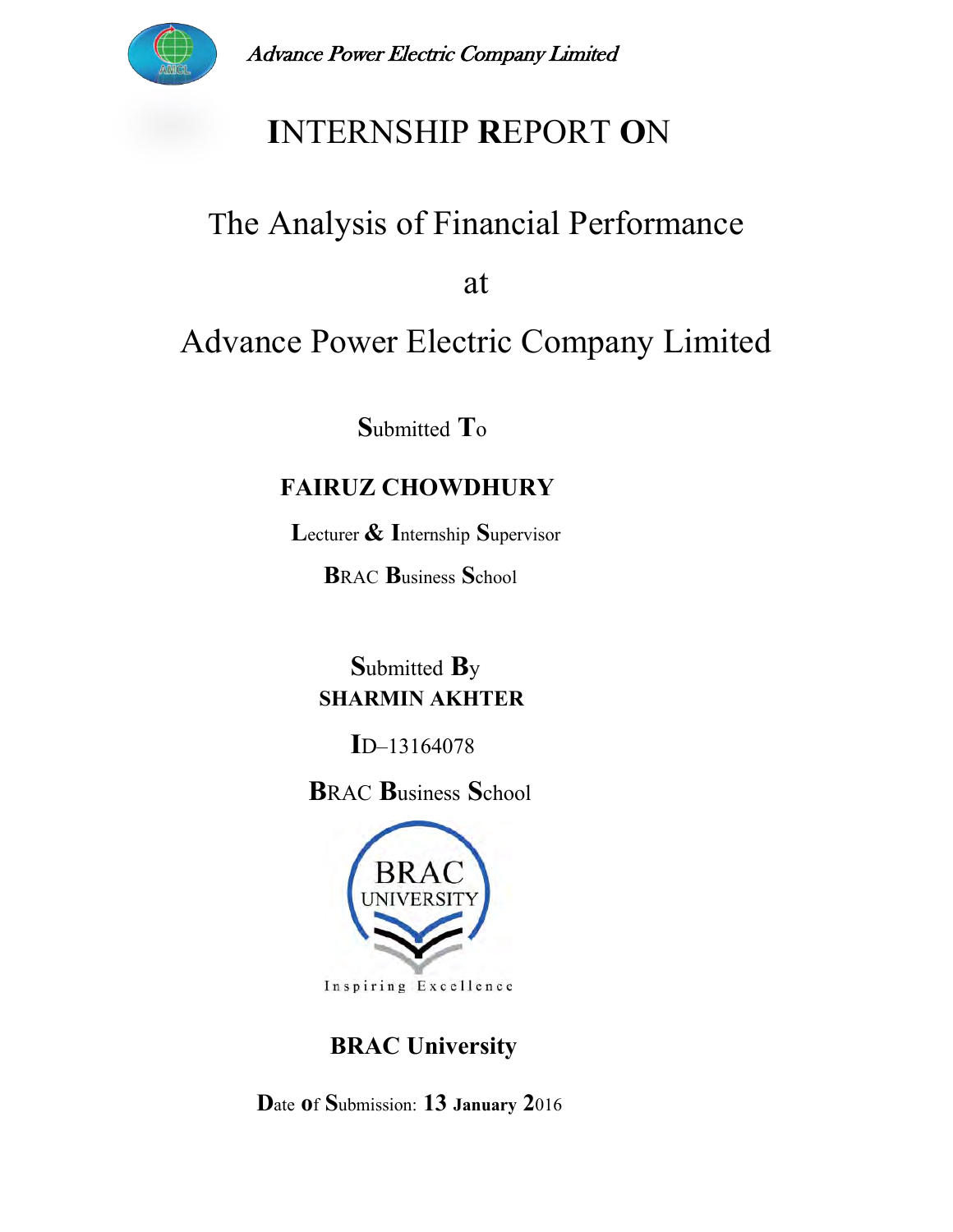

## **LETTER OF TRANSMITTAL**

13 January 2016

FAIRUZ CHOWDHURY

Lecturer & Internship Supervisor BRAC Business School 66, Mohakhali, Dhaka-1212, Bangladesh.

#### Subject: **Submission of Internship Report**

Dear Sir

With a great pleasure, I am submitting the report on the "The Analysis of Financial Performance of Advance Power Electric Company Limited [AMCL]" which has been done as the main part of the requirement of the report under your careful supervision.

While doing my internship, I had the opportunity to meet all employees in the head office. Almost each of the people I came across had been very helpful. Particularly, my supervisor – Shahanara Begum Madam was simply one of a kind.

I would really be grateful if you share your precious thoughts regarding the report. Also, if you wish to have further clarification about any aspect of my report, I would gladly answer your queries with further explanation. Thank you again for your support and patience.

Sincerely

(SHARMIN AKHTER)

 $\mathcal{L}=\mathcal{L}=\mathcal{L}=\mathcal{L}=\mathcal{L}=\mathcal{L}=\mathcal{L}=\mathcal{L}=\mathcal{L}=\mathcal{L}=\mathcal{L}=\mathcal{L}=\mathcal{L}=\mathcal{L}=\mathcal{L}=\mathcal{L}=\mathcal{L}=\mathcal{L}=\mathcal{L}=\mathcal{L}=\mathcal{L}=\mathcal{L}=\mathcal{L}=\mathcal{L}=\mathcal{L}=\mathcal{L}=\mathcal{L}=\mathcal{L}=\mathcal{L}=\mathcal{L}=\mathcal{L}=\mathcal{L}=\mathcal{L}=\mathcal{L}=\mathcal{L}=\mathcal{L}=\mathcal{$ 

ID – 13164078 MBA program BRAC University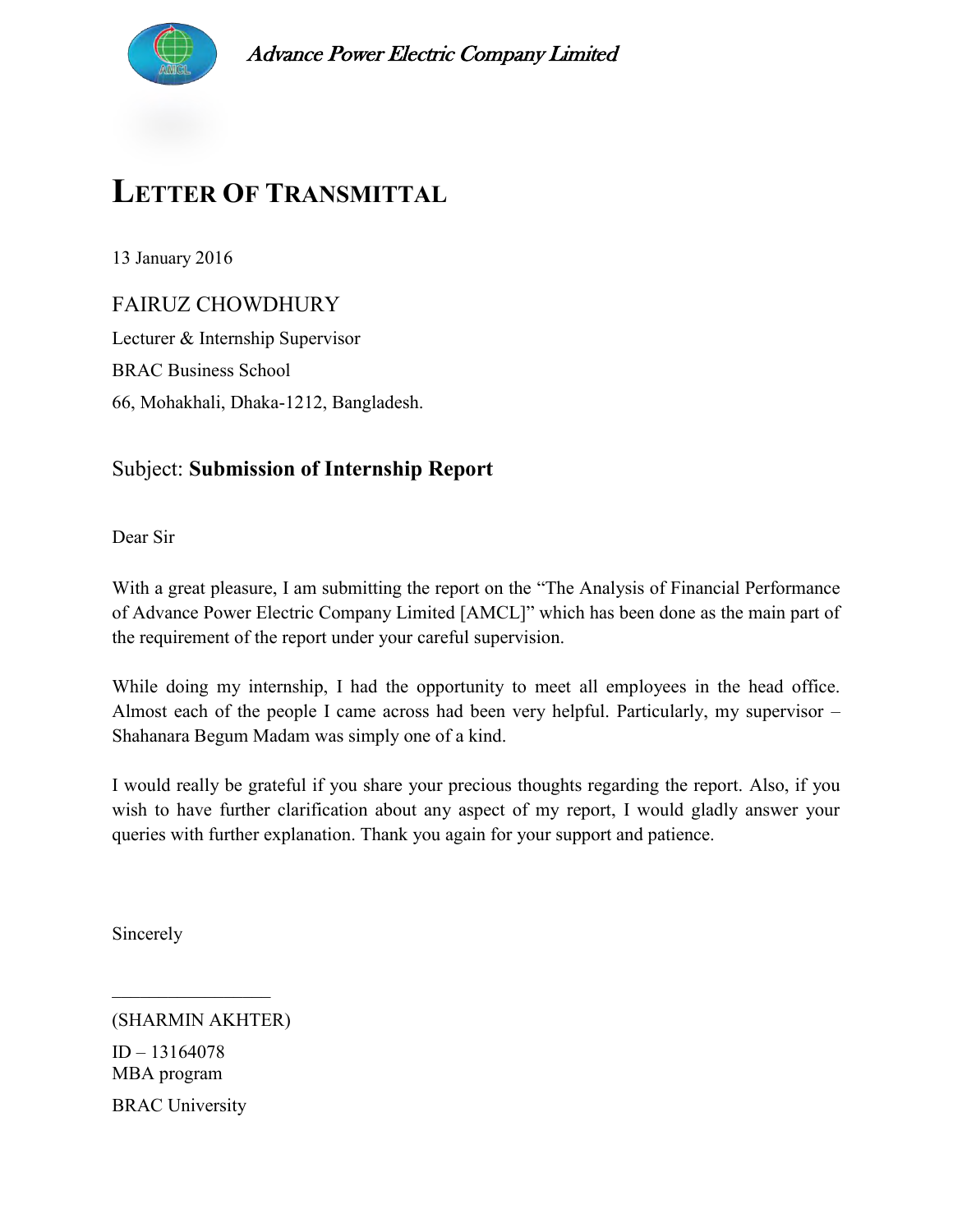

#### **ACKNOWLEDGEMENT**

Without the help of others, one individual can do no work. In every step of this report, many individuals and institutional experts helped me. It gives us an immense pleasure to acknowledge them with my gratitude

At first I express my deep gratitude and sincere thanks to The Almighty for providing me enough strength to make this repot a success. Then I would like to thank my honorable internship instructor "Fairuz Chowdhury" for asking me to prepare this report and for providing me proper guidance to work on this company analysis. It is an opportunity for me to translate into action my academic educations and skills and prove my worth in the preparation of the report confidently. I gathered a lot of knowledge and information and practical experience while working on it. My heartiest gratitude to my instructor for her valuable advice and time that she gave me, which helped me complete this company analysis.

I am very grateful to my supervisor -Shahanara Begum madam , the senior executive(Accounts& Finance dept.) of Advance Power Electric Company Limited, under whom I completed my internship program and all the employees of AMCL, for their hearty co-operation in the learning process about Advance Power Electric Company Limited. I would convey my thanks to all the employees for their beloved manners and attitudes shown to me during the program.

Last of all I would like to express my thanks to the authors, researchers, article writers whose books and articles I consulted and friends who helped me in every stage of the report by providing valuable information and suggestion in respect of preparing this report.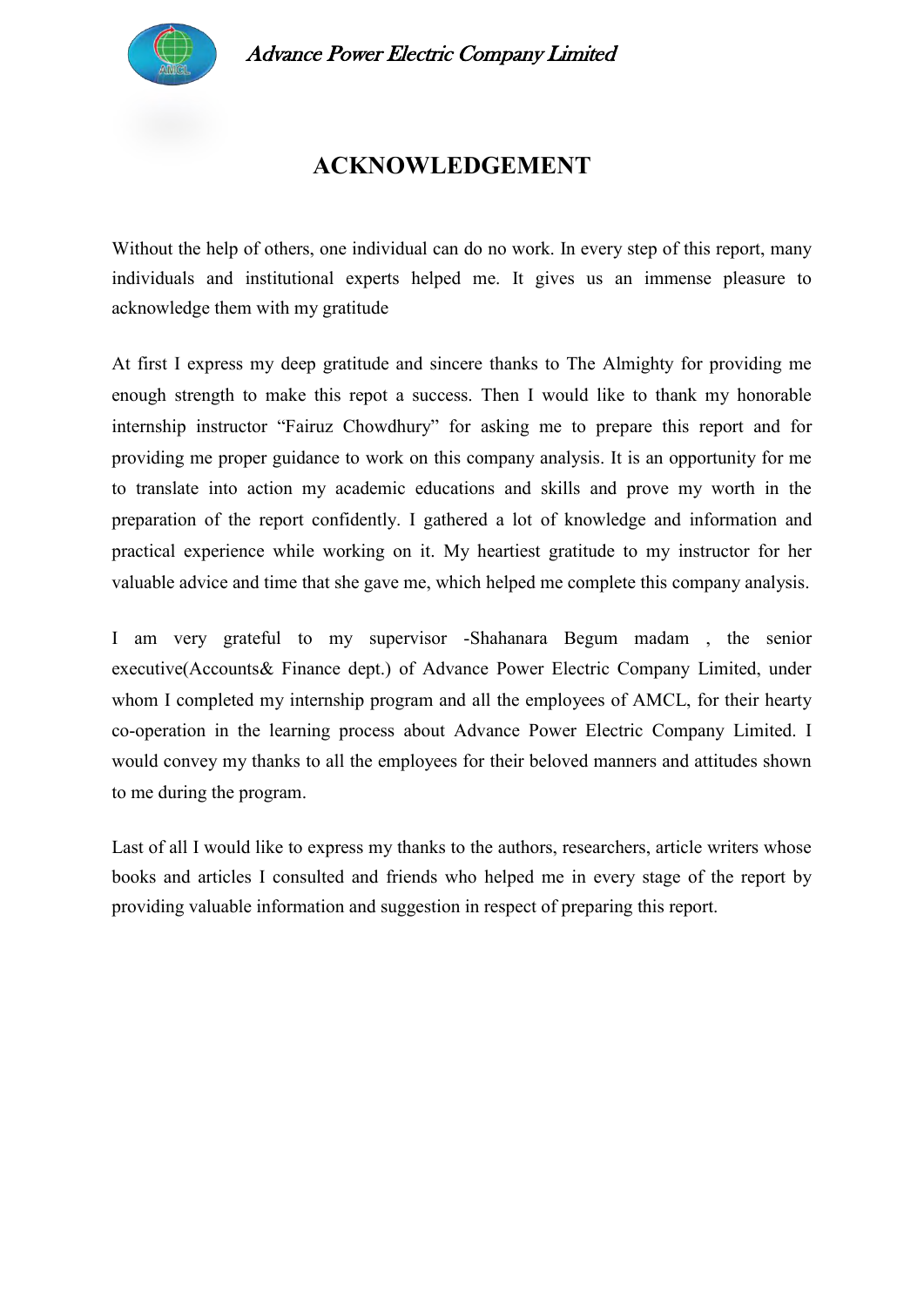

### **EXECUTIVE SUMMARY**

Electricity plays a vital role in underpinning the economic development of a country.

In the backdrop of Financial Sector Reform Policy streamlining the country's economy Advance Power Electric Company Limited has achieved great success in all areas of operations with ultimate objective of improving the socio-economic development of the country.

In this project I have talked about the financial performance of this independent power producing company. The background of the company, how it was established and where it stands now etc. information are given elaborately. After that, my working experience in AMCL is included, a brief history of the last 3 months' working experience. In the main project part, firstly I talked about the procedures, the methods and limitations that I had to face during making this report, and then I have worked and analyzed how well they are performing, through calculating growth rates, some important financial ratios and trends of the last 5 years. Lastly I have added some recommendation based on the findings which I think might be useful of they can implement those ideas.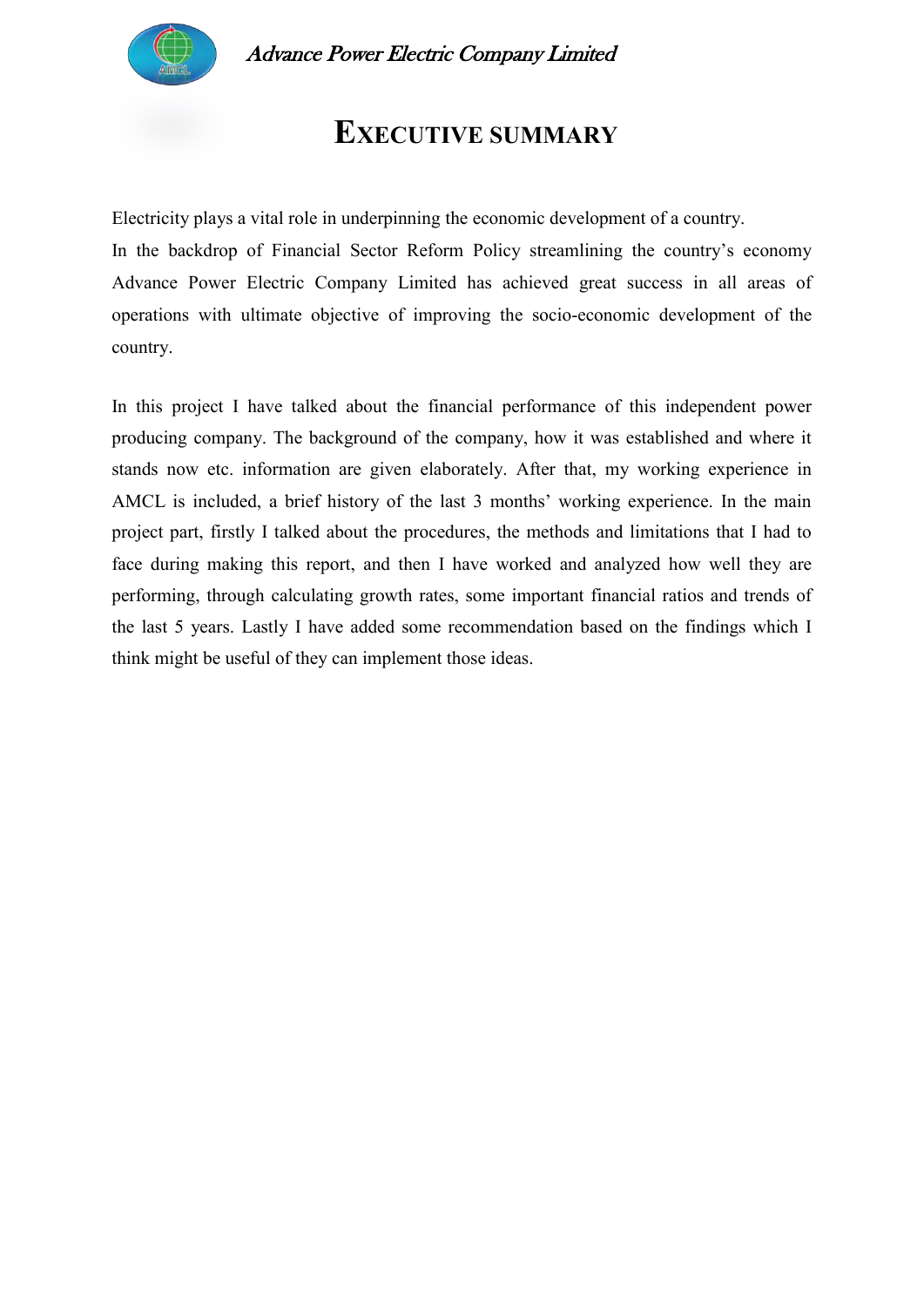

#### **TABLE OF CONTENT**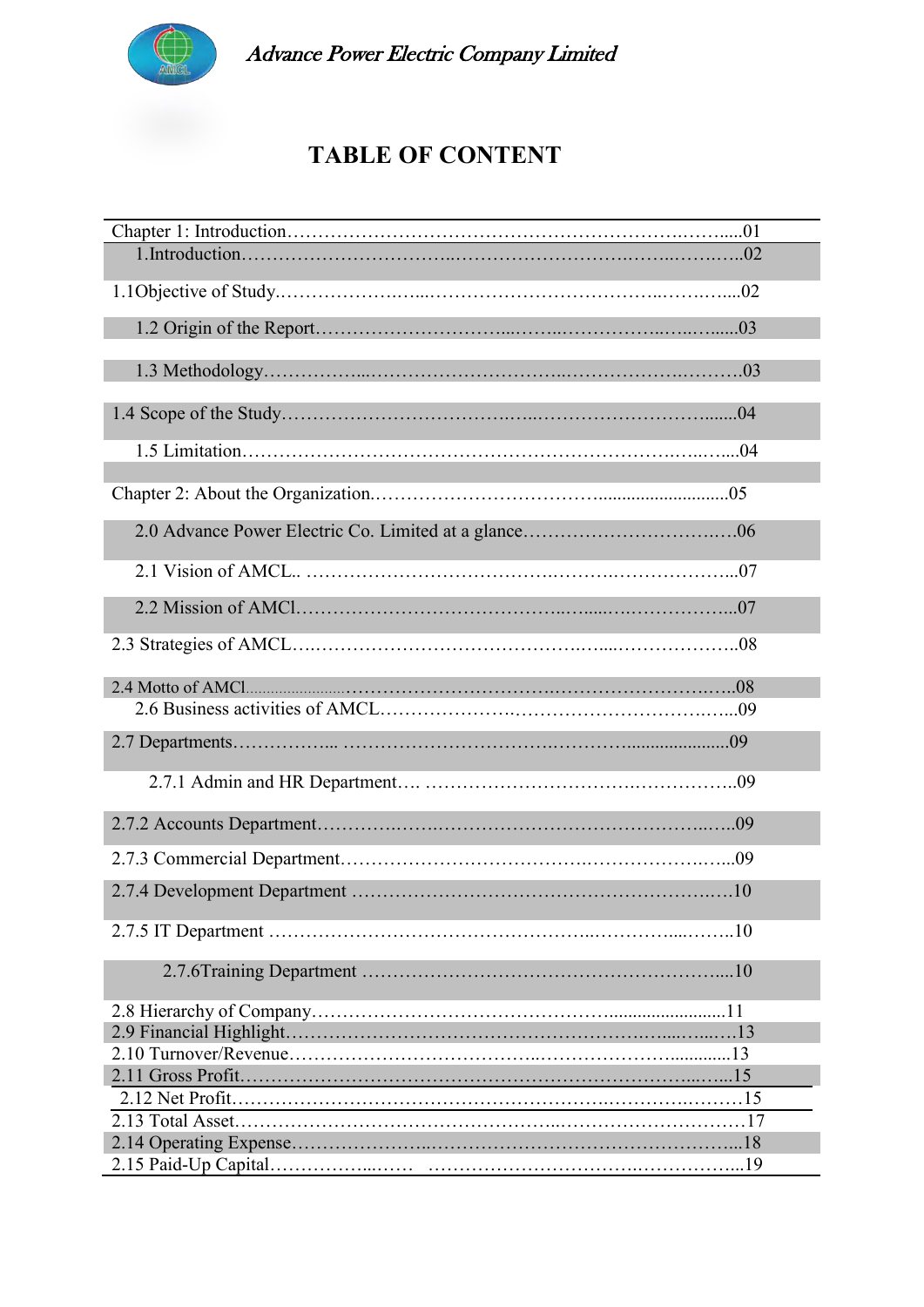

| 37 |
|----|
|    |
| 39 |
|    |
| 40 |
|    |